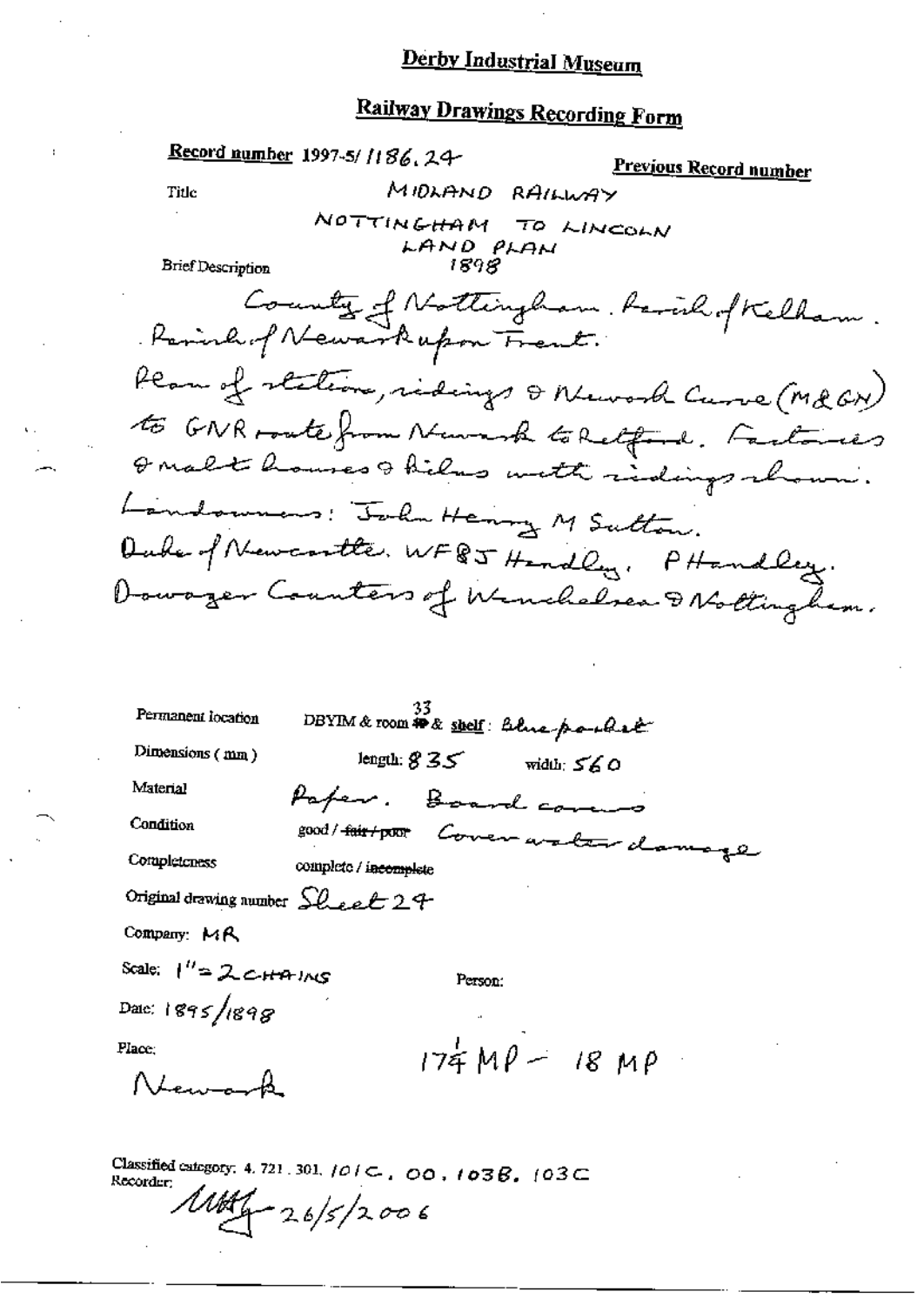Railway Drawings Recording Form

Record number  $1971 - 384/608$ ひでんし CА Previous Record number  $1531$  $M, R$ Title Newark Curve Cross Section **Brief Description** 

| Crossrections of eathwarks at 2 chain |  |
|---------------------------------------|--|
| cultings.                             |  |

| Permanent location                           | DBYIM & room 49 & shelf: (21 |              |  |  |
|----------------------------------------------|------------------------------|--------------|--|--|
| Dimensions $(mn)$                            | length: $670$                | width: $505$ |  |  |
| Material                                     |                              |              |  |  |
| Condition                                    | good / fair7 poor            |              |  |  |
| Completeness                                 | complete / incomplete        |              |  |  |
| Original drawing number                      |                              |              |  |  |
| Company: MR                                  |                              |              |  |  |
| Scale: $1^{12}$ = 2.5 $F$ energy             |                              | Person;      |  |  |
| Date:                                        |                              |              |  |  |
| Place:                                       |                              |              |  |  |
| Newark                                       |                              |              |  |  |
| Classified categories $1.22 \times 10^{3}$ D |                              |              |  |  |

1. 721 . 301. . Recorder:  $\mu$  31/10/2003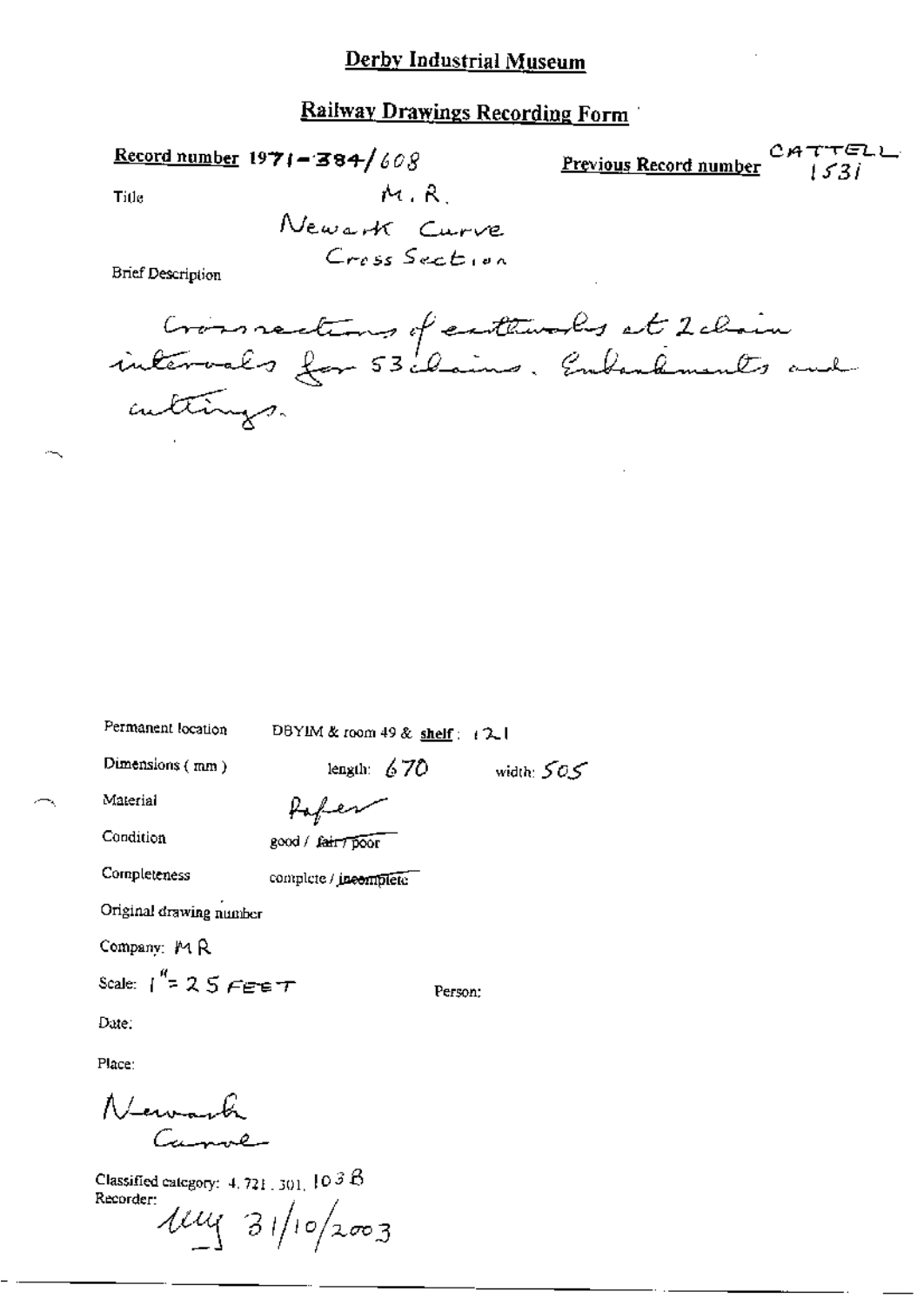#### Railway Drawings Recording Form

Record number  $1971 - 364/259$ CATTELL Previous Record number  $1309$  $M, R$ . Title Newark Carve PLan of Diversion of Towing Path **Brief Description** Plan of part of Newark Curre over River Frent. Shows diversion of towing path to new location under Inidge.

Permanent location DBYIM & room 49 & shelf:  $[(\mathcal{L}2)$ length:  $695$  width:  $490$ Dimensions  $(mm)$ Material Paper Condition good / fair / poor ~~ Completeness complete / incomplete Original drawing number Company:  $MR$ Scale:  $1'' = 30$ FEET Person: Date:

Place:

Atenzante

Classified category: 4, 721, 301, 103.B Recorder *UM* 9/11/2001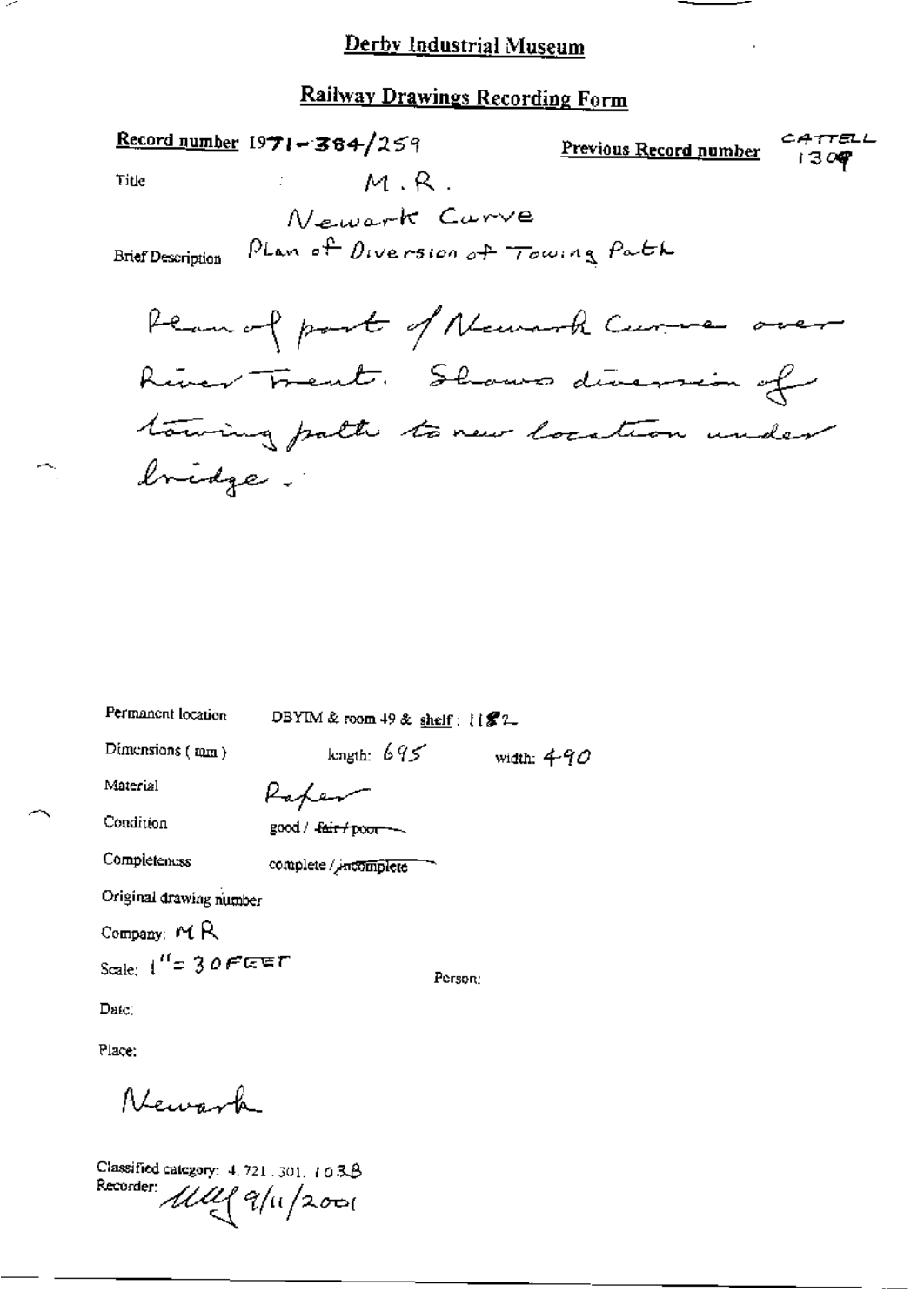#### **Railway Drawings Recording Form**

<u>Previous Record number</u>  $MRP132/54$ Record number 1997-5/ 61.1 Title MIDLAND RAILWAY **Brief Description** Proposed route of Newark Curve zoining MR north of Midland Station to GNR at Newark Joint Curve Junction. Approach 4 coolong. Parrille of Newark upon Trent/Kalhama. Landswices: PHandley, JH Sulton. Hon MEGFHatton

| rermanent tocation<br>DBYIM & room 49 & shelf : $\leq 6$ |                                  |              |  |  |
|----------------------------------------------------------|----------------------------------|--------------|--|--|
| Dimensions (mm)                                          | length: $750$                    | width: $505$ |  |  |
| Material                                                 | Tracing paper on poper on folice |              |  |  |
| Condition                                                | -good / fair / poor              |              |  |  |
| Completeness                                             | complete / incomplete            |              |  |  |
| Original drawing number $\overline{738}$                 |                                  |              |  |  |
| Company: $M R$                                           |                                  |              |  |  |
| Scale: $1^{\prime\prime}$ = 25 c H                       | Person:                          |              |  |  |
| Date: $\sqrt{1865}$                                      |                                  |              |  |  |
| Place:                                                   |                                  |              |  |  |
| RLeward                                                  |                                  |              |  |  |
| Classified category: $4.721 \pm 301 \pm 1.023 \text{ B}$ |                                  |              |  |  |

Recorder: use 4/4/1997

 $D_{\text{total}} = 2.5 \times 10^{-4} \text{ m}$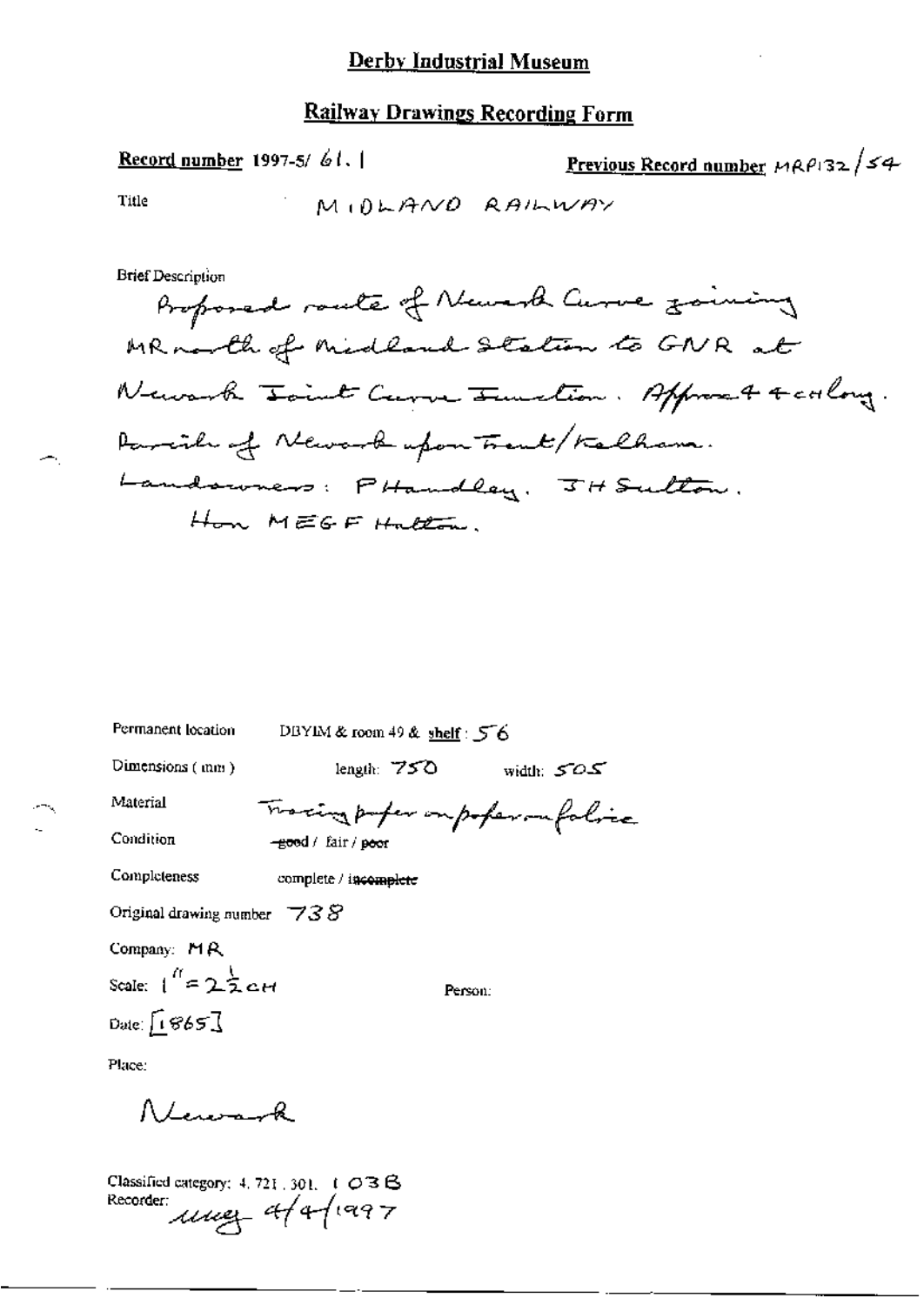#### **Railway Drawings Recording Form**

#### Record number 1997-5/61.2

### Previous Record number MRP132/54

Title

**Brief Description** 



Permanent location

DBYIM & room 49 & shelf : 56

Tracing paper

good/fair/poor eviltle

Dimensions (mm)

length:  $670$  width:  $480$ 

Material

Condition

complete / incomplete-

Original drawing number

Company:

Completeness

Scale:  $\binom{n}{1}$  = 33

Person:

Date:

Place:

Nawak

Classified category: 4, 721, 301,  $($  O  $\overline{3}$   $\overline{B}$ Recorder:  $\mu$ ung  $4/(997)$